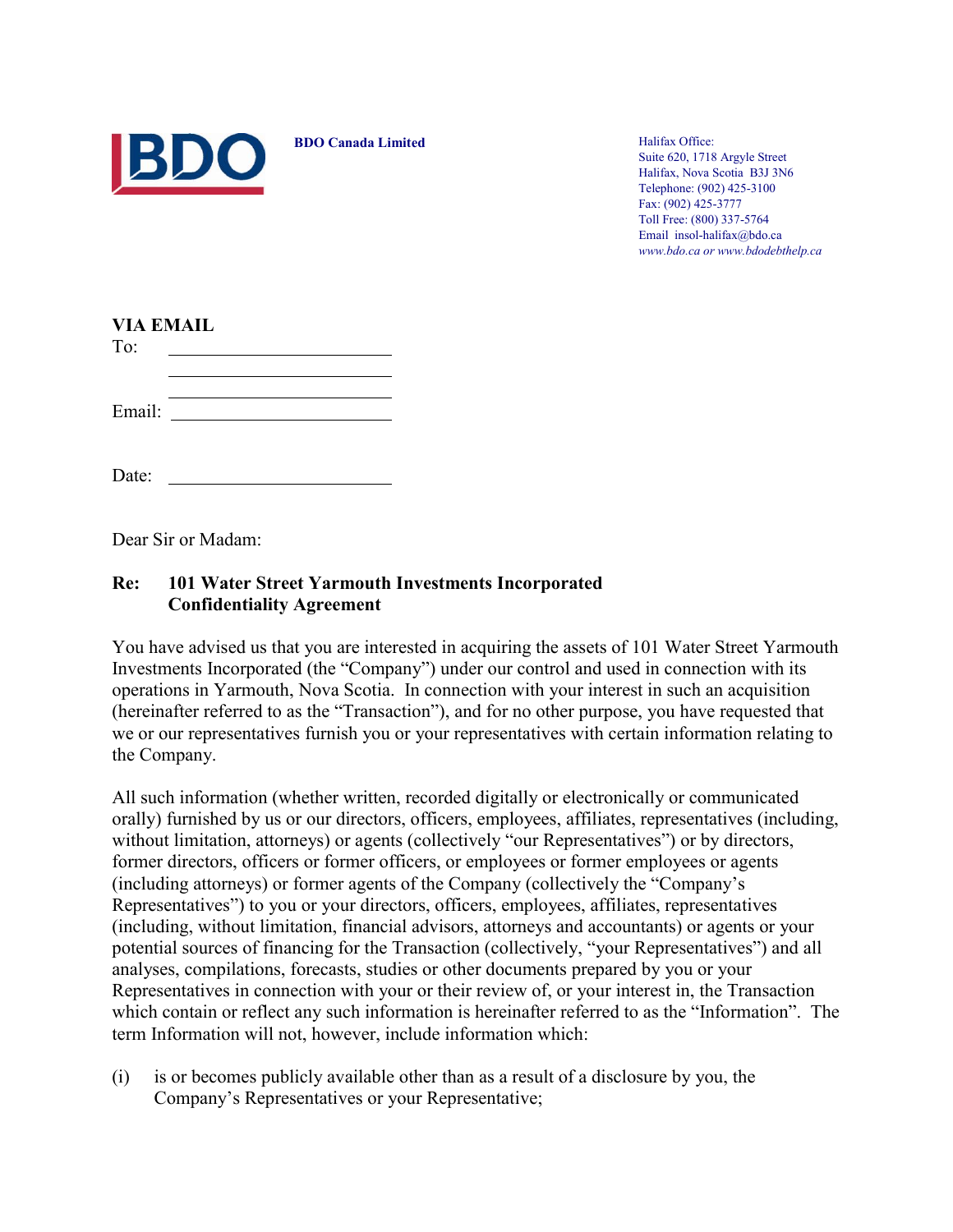## Page 2

- (ii) is or becomes available to you on a non-confidential basis from a source (other than us, the Company's Representatives or our Representatives) which, to the best of your knowledge, is not prohibited from disclosing such information to you by a legal, contractual or fiduciary obligation to us or to the Company;
- (iii) furnished to you by a person other than our Representatives or the Company's Representatives prior to the date hereof;
- (iv) corresponds in substance to information which you can document was developed independently by your employees prior to the date of this agreement from sources other than our Representatives or the Company's Representatives; or
- (v) you can demonstrate was lawfully in your possession from sources other than our Representatives or the Company's Representatives prior to disclosure by us to you.

Accordingly, you hereby agree that:

- 1. You and your Representatives:
	- (i) will keep the information confidential and will not (except as required by applicable law, regulation or legal process, and only after compliance with paragraph 2 below), without our prior written consent, disclose any Information in any matter whatsoever; and
	- (ii) will not use (except as provided in this paragraph 1) any Information other than in connection with the Transaction or alternatively, other than the exclusive purposes of:
		- a) evaluating the possibility of making an offer;
		- b) conducting negotiations in connection with an offer; or
		- c) preparing agreements in consequence of having made an offer, you will not use the Information for purposes which are competitive to the business of the Company, provided, however, that you may reveal information to your Representatives:
			- who need to know the Information for the purpose of evaluating the Transaction; and
			- who are informed by you of the confidential nature of the Information.

You will cause your representatives to observe the terms of this letter agreement and you will be responsible for any breach of this letter agreement by any of your Representatives.

2. In the event that you or any of your Representatives are requested pursuant to, or required by, applicable law, regulation or legal process to disclose any of the Information, you will notify us promptly so that we may seek a protective order or other appropriate remedy or, in our sole discretion, waive compliance with the terms of this letter agreement. In the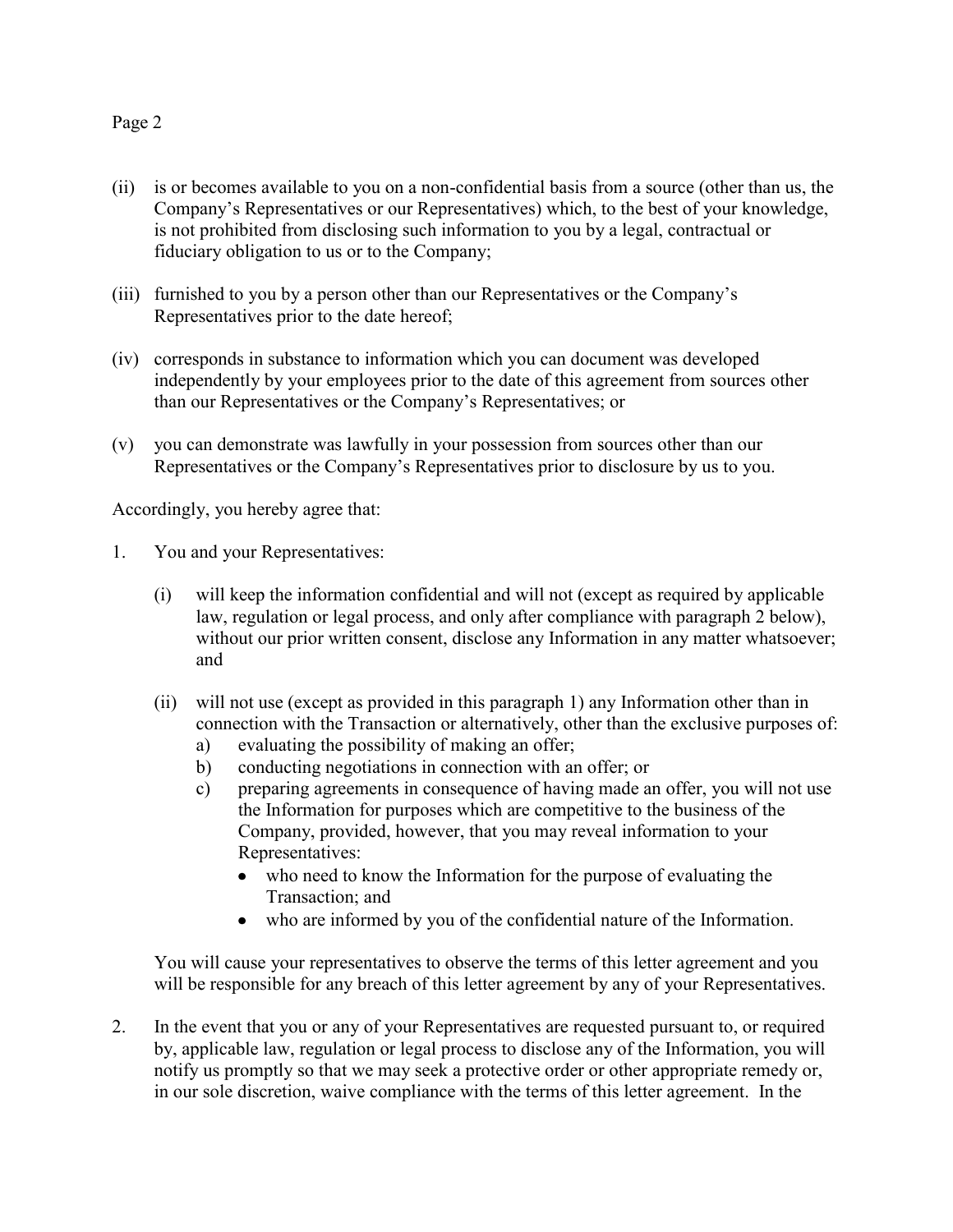event that no such protective order or other remedy is obtained, or that we waive compliance with the terms of this letter agreement, you will furnish only that portion of the Information which you are advised by counsel is legally required and will exercise all reasonable efforts to obtain reliable assurance that confidential treatment will be accorded the Information.

- 3. If you determine not to proceed with the Transaction, you will promptly give us written notice of that decision (the date on which notice is given hereinafter referred to as the "Termination Date") and, in that case, and at any time upon our request or any of our Representatives, you will either:
	- (i) promptly destroy all copies of the written and electronically or digitally recorded Information in your or your Representatives' possession and confirm such destruction to us in writing; or
	- (ii) promptly deliver to us at your own expense all copies of the written and electronically or digitally recorded Information in your or your Representatives' possession.

All of your obligations under this agreement shall cease on the later date of the compliance with this paragraph and May 31, 2011.

- 4. You acknowledge that neither we, nor our other Representatives, nor any of our or their respective officers, directors, employees, agents, or other insiders within the meaning of the Nova Scotia Securities Act makes any express or implied representation or warranty as to the accuracy of completeness of the Information, and you agree that no such person will have any liability relating to the Information or for any errors therein or omissions therefrom. You further agree that you are not entitled to rely on the accuracy or completeness of the Information and that you will be entitled to rely solely on such representations and warranties as may be included in any definitive agreement with respect to the Transaction, subject to such limitations and restrictions as may be contained therein.
- 5. You acknowledge and agree that:
	- (i) we are free to conduct the process leading up to a possible Transaction as we, in our sole discretion, determine (including, without limitation, by negotiation with any prospective buyer and entering into a preliminary or definitive agreement without prior notice to you or any other person);
	- (ii) we reserve the right, in our sole discretion, to change the procedures relating to our consideration of the Transaction at any time without prior notice to you or any other person, to reject any and all proposals made by you or any of your Representatives with regard to the Transaction, and to terminate discussions and negotiations with you at any time and for any reason; and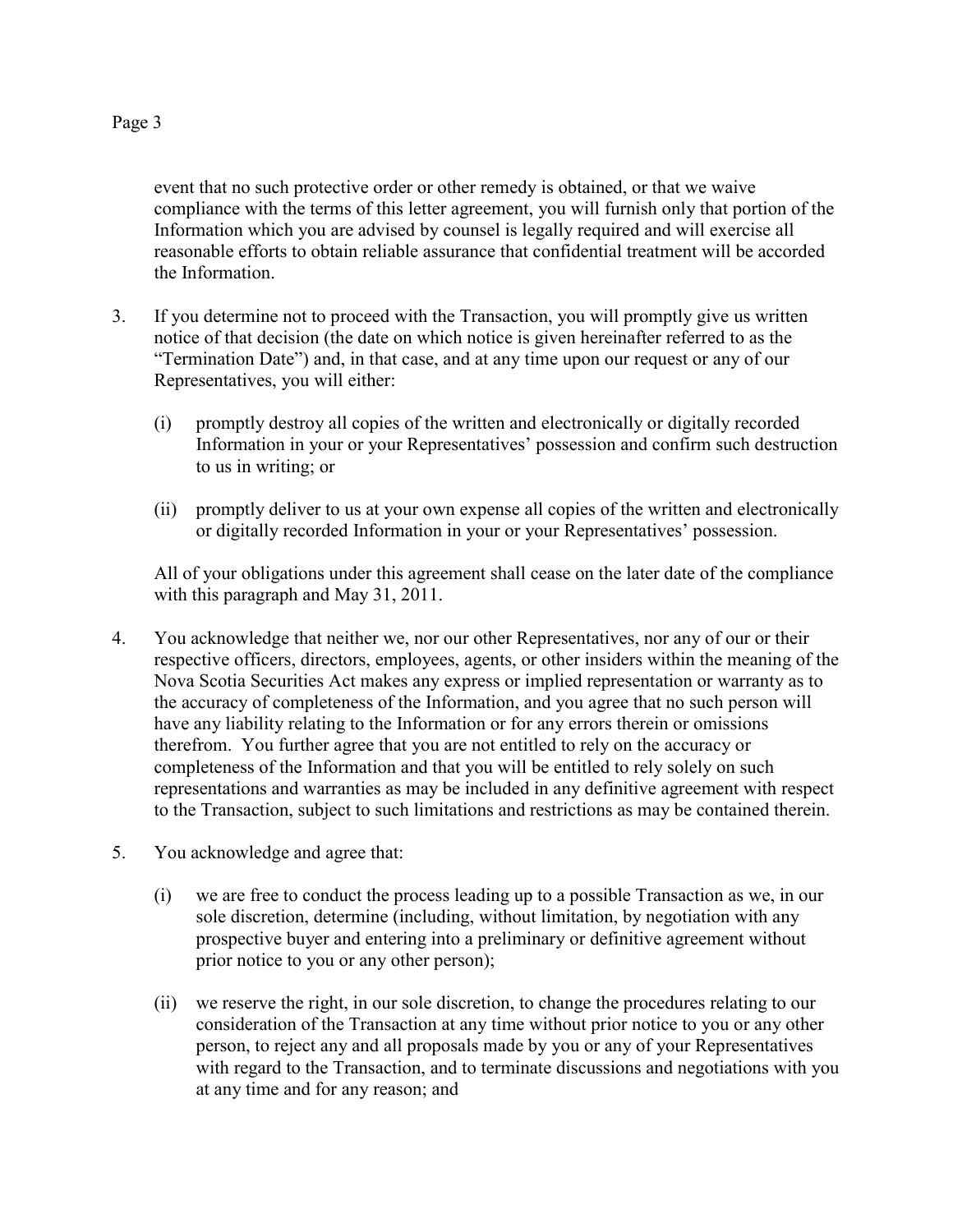Page 4

- (iii) unless and until a written definitive agreement concerning the Transaction, whether by virtue of this letter agreement, any other written or oral expression with respect to the Transaction or otherwise is executed.
- 6. You acknowledge that remedies at law may be inadequate to protect us against any actual or threatened breach of this letter agreement by you or by your Representatives, and, without prejudice to any other rights and remedies otherwise available to us, you agree to the granting of injunctive relief in our favor without proof of actual damages. In the event of litigation relating to this letter agreement, if a court of competent jurisdiction determines in a final, non-appealable order that this letter agreement has been breached by you or by your Representatives, then you will reimburse us for the costs and expenses (including, without limitation, legal fees and expenses on a solicitor and client basis) incurred in connection with all such litigation.
- 7. You agree that no failure or delay by us in exercising any right, power or privilege hereunder will operate as a waiver thereof, nor will any single or partial exercise thereof preclude any other or further exercise thereof or the exercise of any right, power or privilege hereunder.
- 8. This letter agreement will be governed by and construed in accordance with the laws of Nova Scotia and the laws of Canada applicable therein. Each of us irrevocably attorns to the non-exclusive jurisdiction of the courts of the Province of Nova Scotia.
- 9. All communications between us and you shall be in writing and shall be forwarded by telecopier with confirmation by mail and addressed to the signatory on our behalf and you respectively.
- 10. This letter agreement contains the entire agreement between you and us concerning the confidentiality of the Information, and no modifications of this letter agreement or waiver of the terms and conditions hereof will be binding upon you or us, unless approved in writing by each of you and us.

Yours very truly

BDO CANADA LIMITED Court-Appointed Receiver for 101 Water Street Yarmouth Investments Incorporated

Paul G. Goodman, FCA, FCIRP, FIIC *Senior Vice-President*